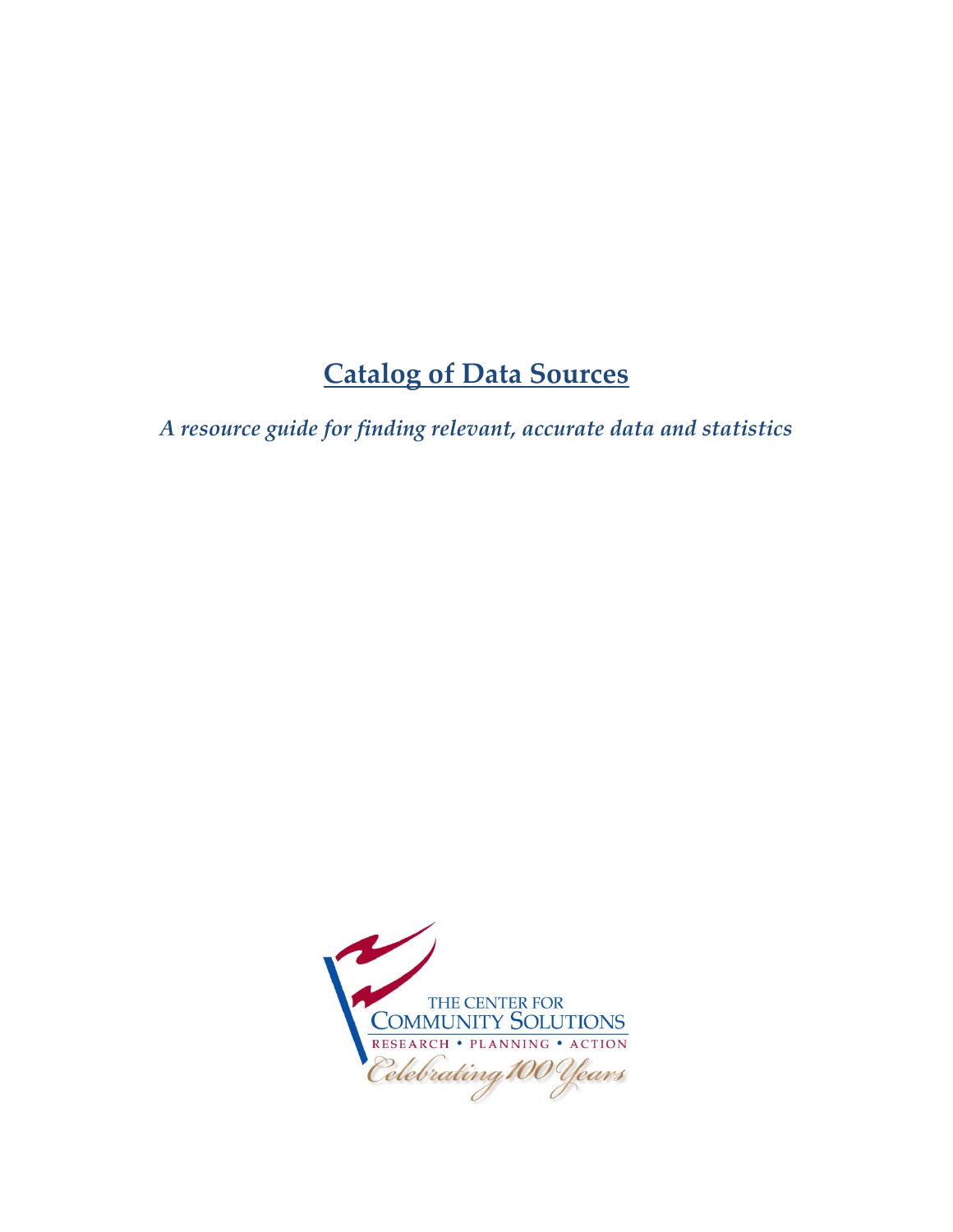# **Table of Contents**

|                                                          | Page $#$ |
|----------------------------------------------------------|----------|
|                                                          |          |
|                                                          |          |
|                                                          |          |
|                                                          |          |
|                                                          |          |
|                                                          |          |
| <b>General Sources</b>                                   |          |
|                                                          |          |
|                                                          |          |
|                                                          |          |
|                                                          |          |
|                                                          |          |
|                                                          |          |
|                                                          |          |
| Charitable Giving and Nonprofits                         |          |
|                                                          |          |
|                                                          |          |
| Crime                                                    |          |
|                                                          |          |
| Economy                                                  |          |
|                                                          |          |
|                                                          |          |
|                                                          |          |
| Education                                                |          |
|                                                          |          |
|                                                          |          |
| Government Spending, Campaign Contributions, Legislation |          |
| Federal Election Commission Disclosure Data Catalog14    |          |
|                                                          |          |
|                                                          |          |
|                                                          |          |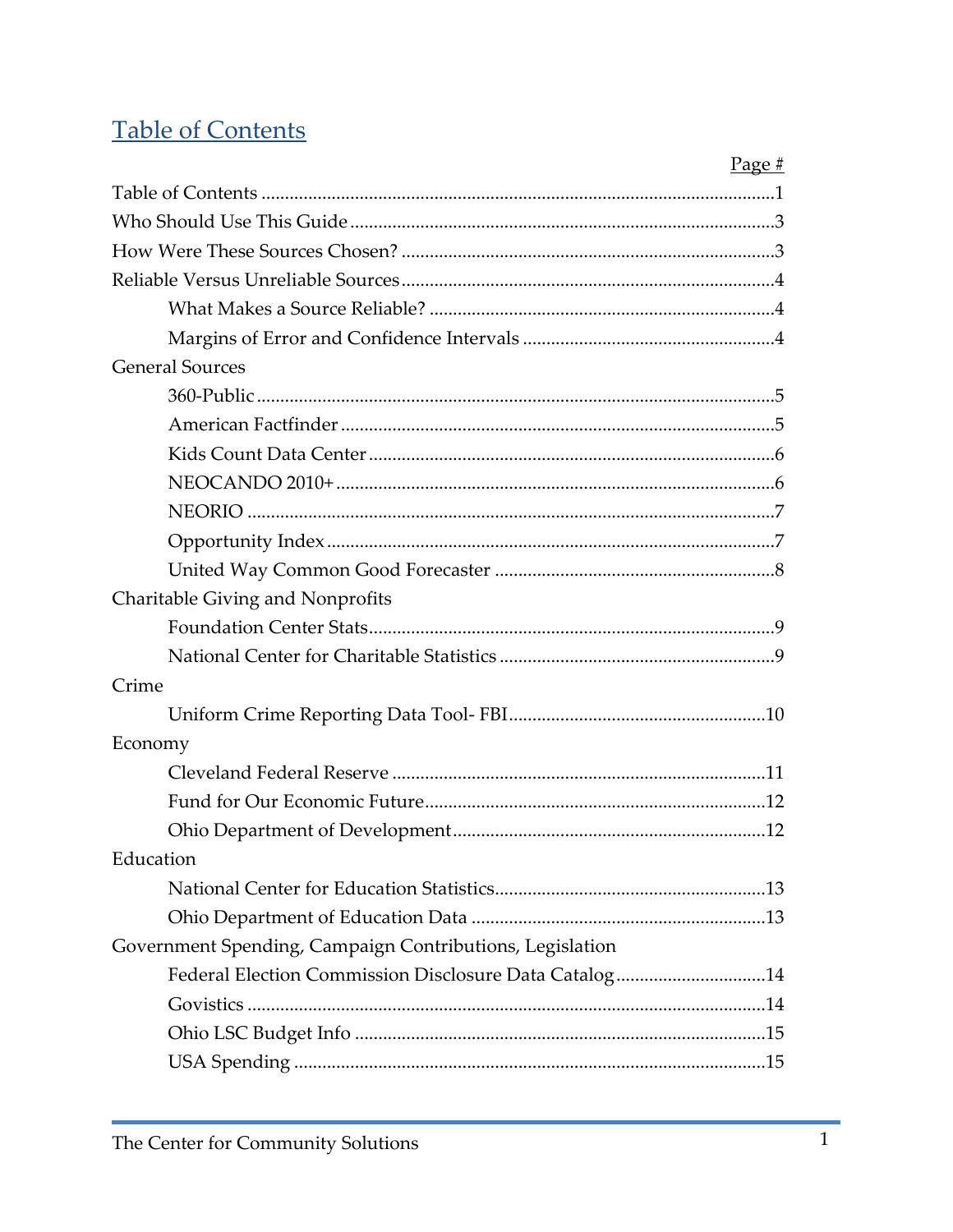### Page #

| Health                                                      |  |
|-------------------------------------------------------------|--|
|                                                             |  |
|                                                             |  |
|                                                             |  |
|                                                             |  |
|                                                             |  |
| Ohio Medicaid Assessment Survey/Ohio Family Health Survey18 |  |
|                                                             |  |
| <b>Public Assistance</b>                                    |  |
|                                                             |  |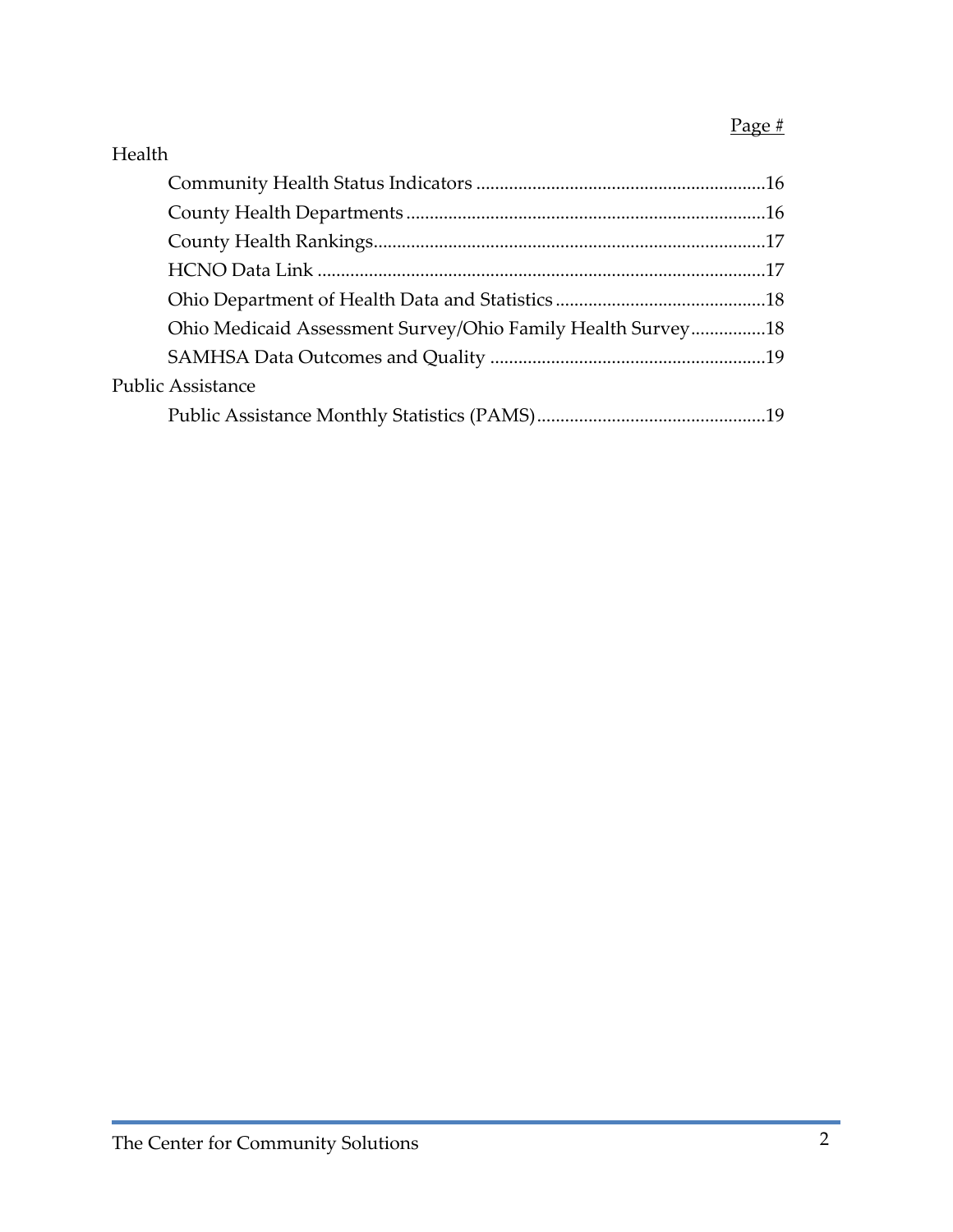### Who Should Use This Catalog?

This data catalog has been developed for use by a wide range of audiences, including but not limited to policy-makers, community leaders, health and human services providers, and nonprofit professionals. It is meant to serve as a tool to assist in finding relevant and reliable data on a wide variety of topics. The geographic focus of this guide is Northeast Ohio, but many of the included sources have data for other geographic areas as well. It is meant to be useful for users with a wide range of experience levels when it comes to seeking data. To this end, each listing in the catalog includes a ease of use rating, ranging from one star for not at all easy to use and/or navigate to five stars for extremely easy to use and/or navigate

### How Were These Sources Chosen?

Data sources for this catalog were selected based on the following criteria:

- Reliable data (see next page)
- Recent data
- Free access to at least some of the data (a few sources have paid content in addition to free content; this is noted in the description of the data source)
- Data available at a geographic unit smaller than the state—i.e. county, city, zip code, MSA, neighborhood, etc.

This list is by no means exhaustive, but is meant to provide options for data in a variety of categories important to the wellbeing of communities in Ohio.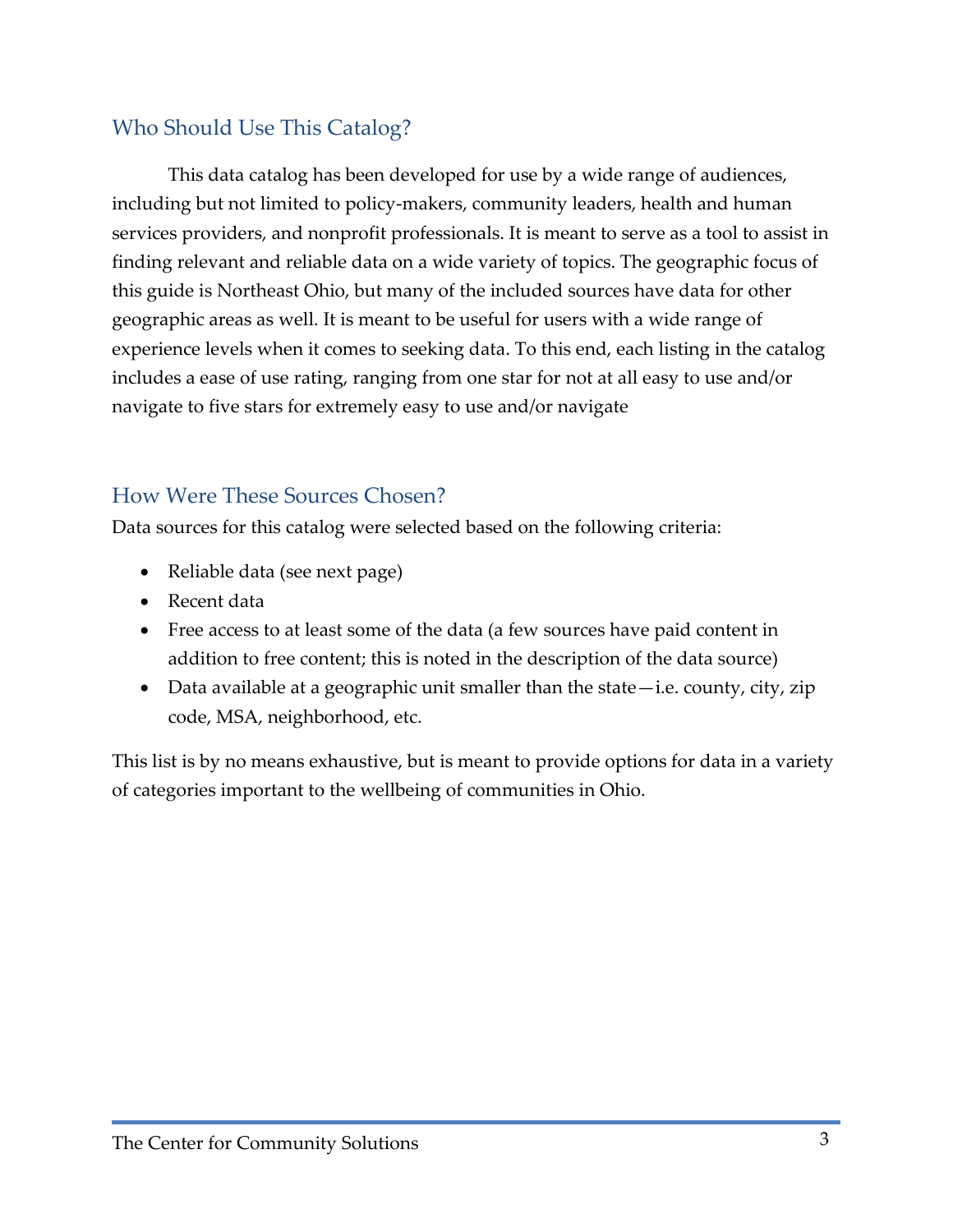### Reliable Versus Unreliable Sources

One of the great things about the internet age is that huge amounts of useful data and statistics are right at our fingertips. Unfortunately, not all data sources are created equal. The Center for Community Solutions has created this Data Catalog as a resource for organizations and individuals to utilize in order to find useful and reliable data and statistics. This list is certainly not exhaustive, and a simple Google search will often provide all the information you need. However, there are some sources that seem deceptively reliable. It is important to use only reliable sources when presenting data. What Makes a Source Reliable?

There are a few factors to consider when evaluating sources for reliability and credibility. First, consider the author of the information. If no author or source of the information is given, the source should not be considered credible. Likewise, if the author does not provide information on where, how, and when their information was obtained, the source is not credible. It also is a good idea to determine whether the author has any authority on the subject matter. Also pay attention to the age of the data. If no time period is given for the data, its credibility is very suspect. While there is no hard and fast rule for how old is too old when it comes to data, it is best to have the most up-to-date data available. While there is no definitive litmus test to determine the reliability of a source, considering the aforementioned concerns will help in deciding whether to utilize data from a given source.

#### Margins of Error and Confidence Intervals

Many data sources, particularly data coming from sample surveys, include information on margins of error and confidence intervals. These are statistical tools meant to take into account any error in the sampling method. A confidence interval is a range that is highly likely to include the actual number for the statistic being sought. The margin of error is half the confidence interval—the amount on either side of the estimation. So, if a poverty rate is listed as 15% with a .5% margin of error, it means that there is a high probability (usually 90% or 95% confidence level) that the actual poverty rate is between 14.5% and 15.5%. In this example, the confidence interval would be 14.5%-15.5%.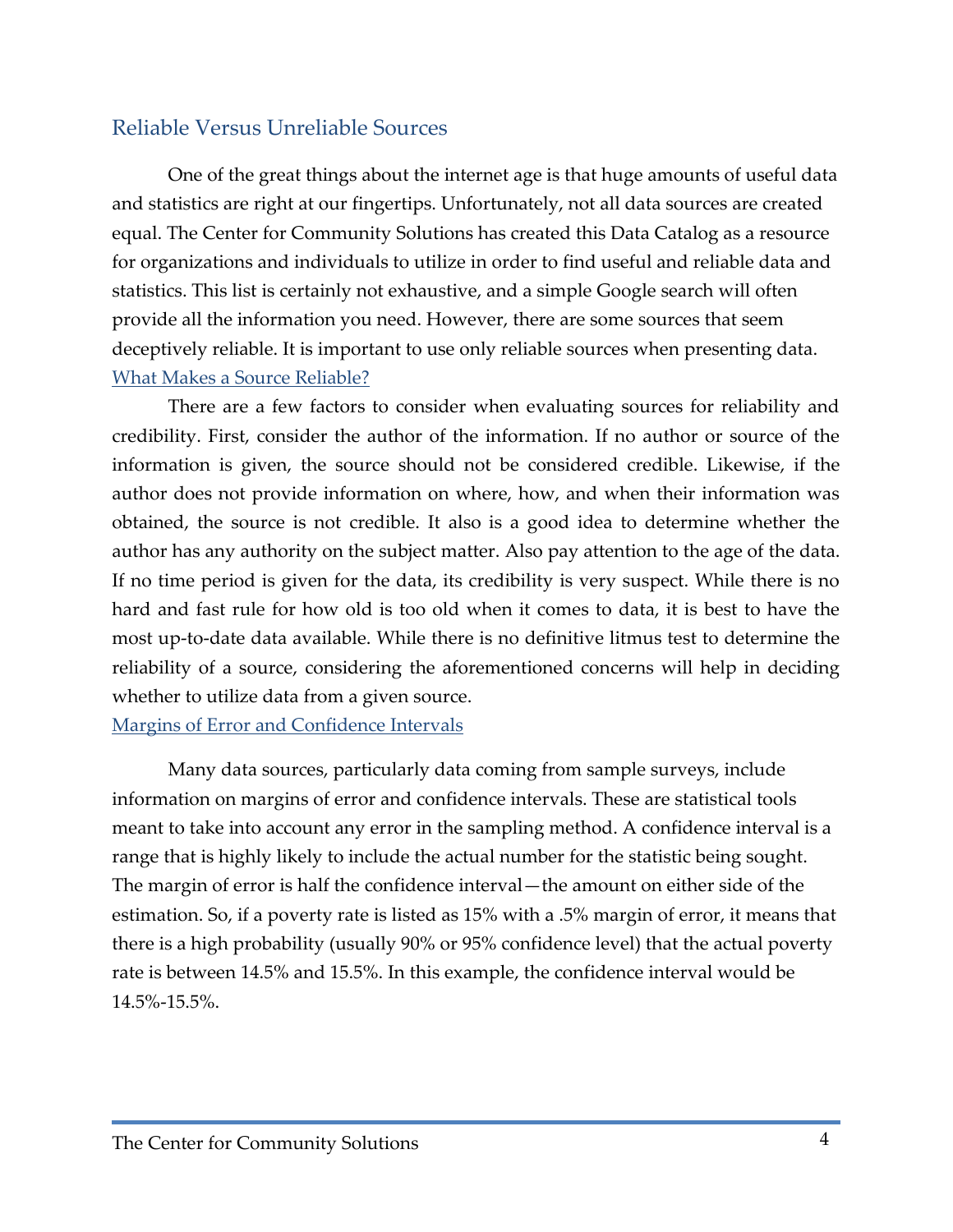### **GENERAL SOURCES**

#### 360-Public

*Created By: Public Insight Corp. Website: [www.360-public.com](http://www.360-public.com/) Geographic Level of Data: City, School District, Zip Code Ease of Use:*

360-Public is a new web-based public data platform that provides easily accessible public information including demographic, economic, social, crime, housing, and financial data. The web platform has a great deal of data and allows for easy comparison. Most of the data on the website is available free-of-charge; however, for some of the more complex analysis tools, there is a subscription fee. It is a strong source of data for local information and allows for convenient access to data from a variety of reliable sources.

### American Factfinder

*Created By: US Census Bureau Website: [http://factfinder2.census.gov](http://factfinder2.census.gov/) Geographic Level of data: National, State, Local User Friendliness:*

By far the most utilized source of data due to its scope, depth, and variety of topics, American Factfinder is a website put forth by the US Census Bureau. Data sources covered by Factfinder include the Decennial Census, the American Community Survey, the Economic Census, the Population Estimates Program, Annual Economic Surveys, and many more. While the website can be overwhelming and confusing, there are available tutorials and training on the website. Factfinder is a great first step when seeking data on a variety of topics. Available statistical topics include demographics, disabilities, education, employment, income, insurance coverage, poverty, veterans, housing, the economy, and businesses.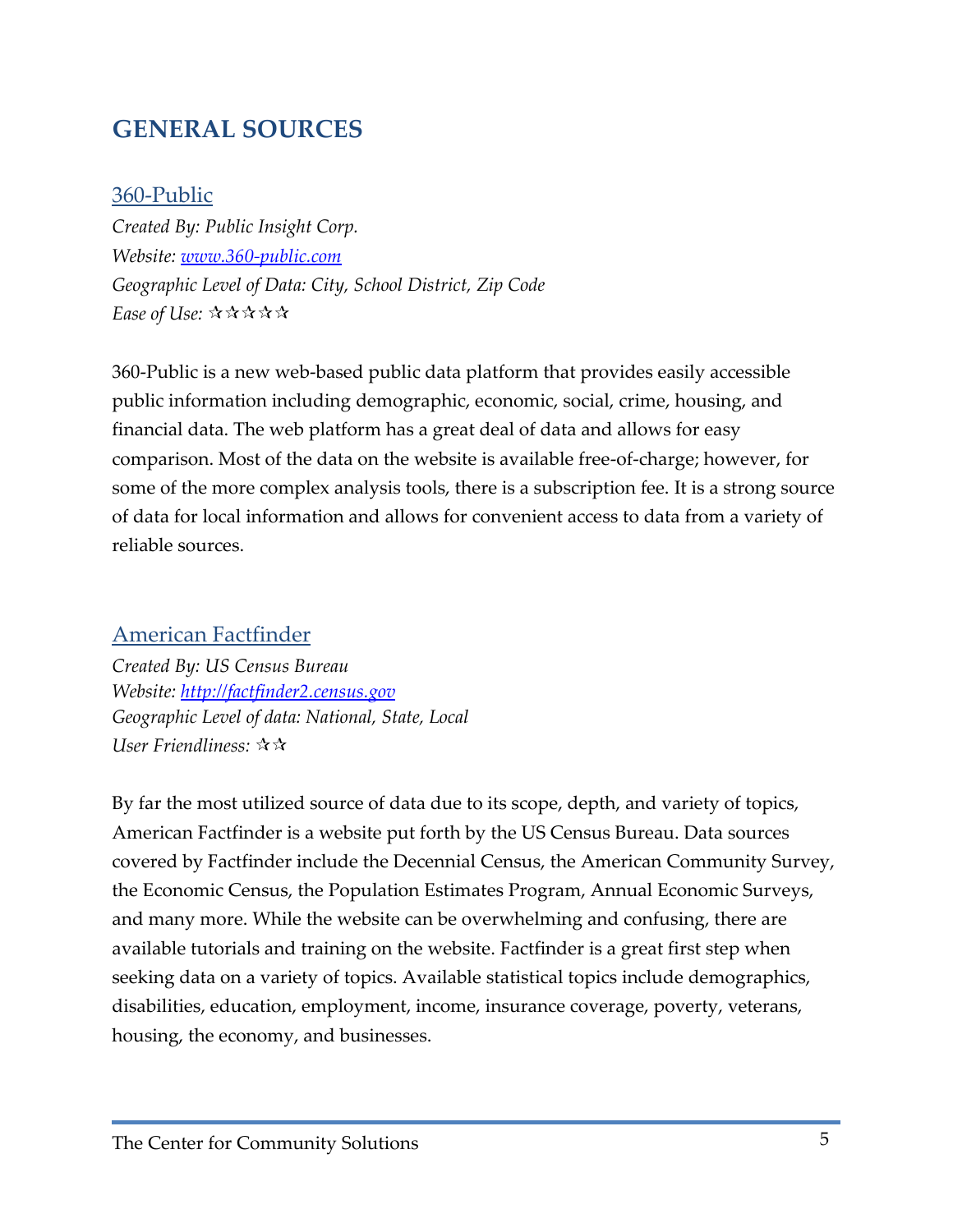### Kids Count Data Center

*Created By: The Annie E. Casey Foundation Website: [www.datacenter.kidscount.org](http://www.datacenter.kidscount.org/) Geographic Level of Data: National, State, County, Congressional District, City Available Statistical Topics: Free and Reduced Lunch Programs, Demographics, Economy, Education, Health, Housing, and Poverty User Friendliness:* 

The Kids Count Data Center is a well-respected data source for all kinds of statistics related to the well-being of children. Kids Count puts out an annual report on the state of children nationally and state-wide that is available on the website or as a hard copy. The website is easy to navigate, and provides a great deal of information at the state and local levels. There are many interactive tools, as well as the ability to either make your own data tables or view premade tables on a variety of topics. The website also has special applications both for traditional use and on mobile phone browsers. All statistical topics are understood in the context of child wellbeing.

### NEOCANDO 2010+

*Created By: The Center on Urban Poverty and Community Development (CWRU) Website: [neocando.case.edu](http://neocando.case.edu/index/shtml) Geographic level of data: Local (County, Zip Code, Ward, Neighborhood, Municipality, Census Tract, etc.) User-Friendliness:* 

NEOCANDO stands for Northeast Ohio Community and Neighborhood Data for Organizing. It provides data from the Census and other local sources to allow users to create their own data tables, maps, and graphs. This tool provides a great deal of locallevel information on a variety of topics, making it valuable for organizations within the region. Users can look at one point in time or compare results over time. Pre-made reports, briefs, and community profiles are also available on the website. Available statistical topics include demographics, housing, poverty, income, public assistance, education, economy, employment, industry, transportation, disabilities, and crime.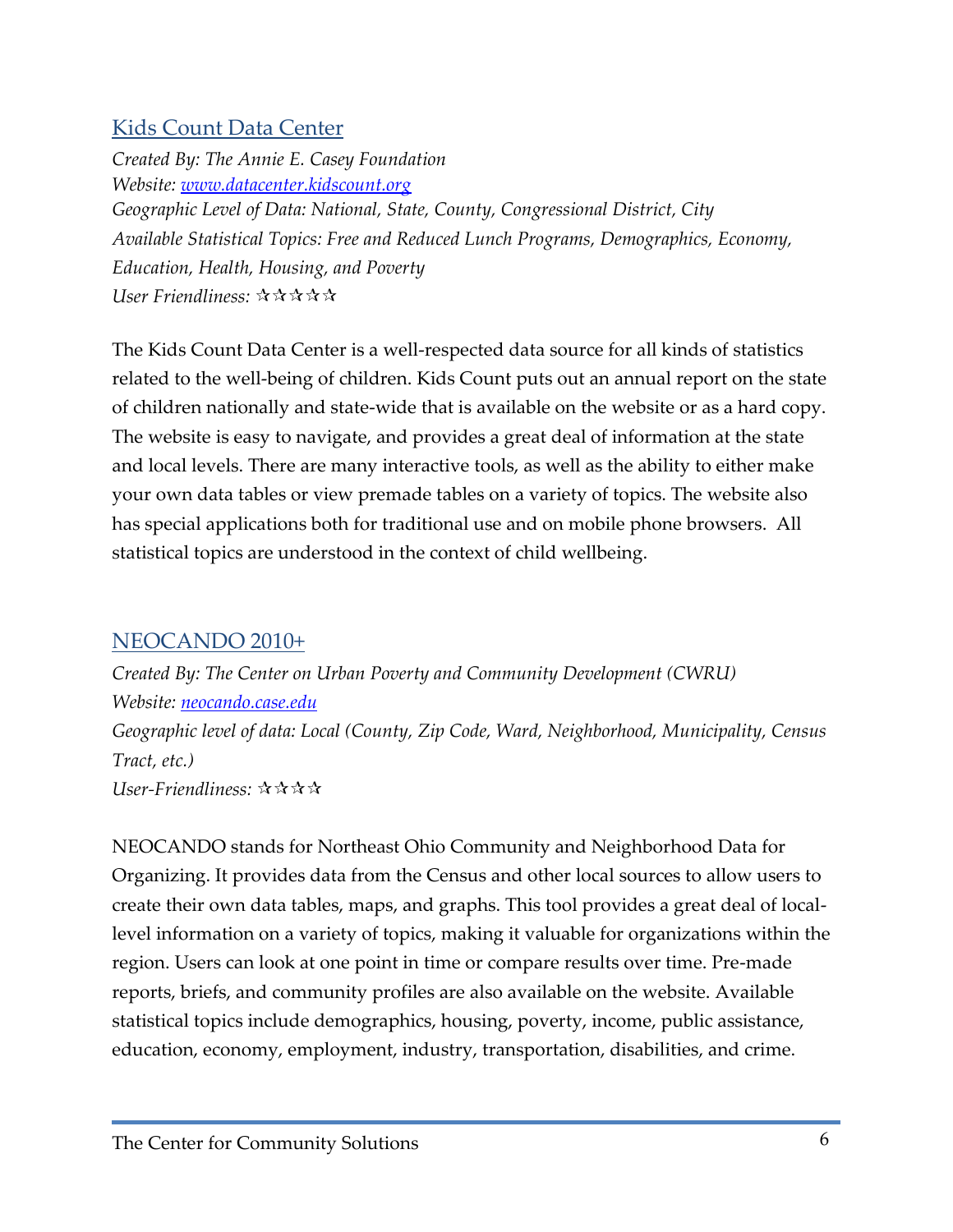#### NEORIO

*Created By: The Center for Community Solutions Website: [www.communitysolutions.com/neorio](http://www.communitysolutions.com/neorio) Geographic Level of Data: National, State, MSA, CSA, 16-County Region, County User-Friendliness:* 

The NEORIO initiative is a selection of indicator data focused on 16 counties in Northeast Ohio. Its goal is the improvement of quality of life for Northeast Ohio communities and their residents as indicated by positive movement in specific measures. The NEORIO indicators utilize data from many of the sources mentioned in this packet, including County Health Rankings and the Census. The NEORIO initiative includes two categories of indicators—health, and social/economic. Data is given for the region, as well as data for comparison's sake at the national, state, and MSA/CSA level. In addition, selected "peer" MSA and CSAs from around the country are also included for the sake of comparison.

#### Opportunity Index

*Created By: Opportunity Nation, Measure of America Website: [www.opportunityindex.org](http://www.opportunityindex.org/) Geographic Level of Data: National, State, County Available Statistical Topics: Economy, Income, Employment, Poverty, Housing, Technology, Education, Civic Engagement, Crime, Food Availability, and Health Care Availability User-Friendliness:* 

The Opportunity Index was created as a means to look beyond simple economic indicators such as GDP and poverty levels, into complex variables that more accurately reflect economic opportunities. States and counties are ranked and given scores that are easily comparable, making it easy to see how one's geographic area measures up. The data is easy to read, share, and compare. In addition, there are links to local advocacy groups working to improve the outcomes and ways to get involved.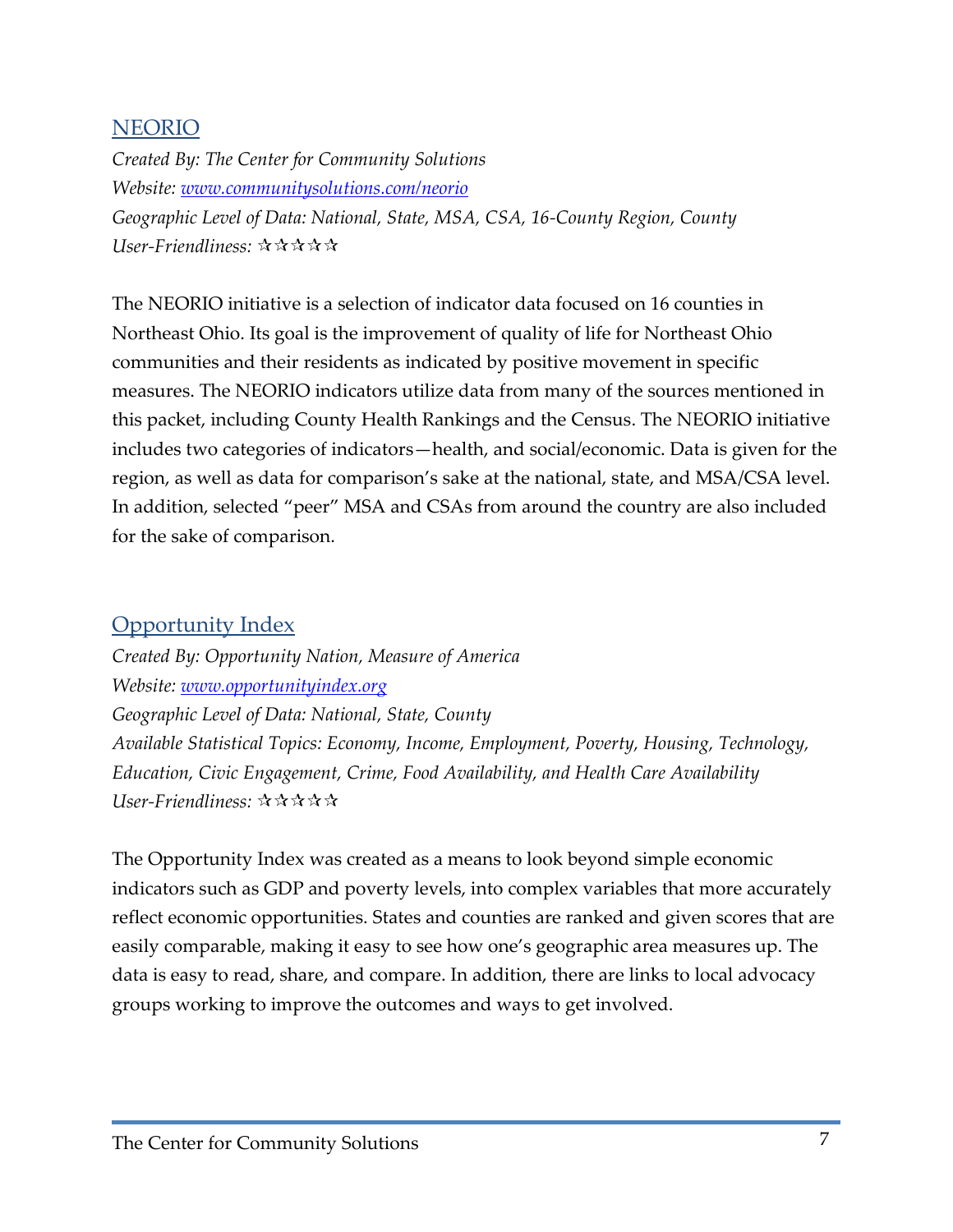### United Way Common Good Forecaster

*Created By: United Way, American Human Development Project Website:<http://apps.unitedway.org/forecaster> Geographic Level of Data: National, State, County Available Statistical Topics: Health, Crime, Poverty, Income, Employment, Education, and Community Involvement. User-Friendliness:* 

This application's main focus is on the importance of education, but it provides data on many issues that overlap with education. The application allows for easy comparisons on state and local levels, and provides data in graphical and text formats. It also allows users to download data. Hypothetical projections based on changes in education levels in the community are also available. The application requires Adobe Flash. Overall, the Common Good Forecaster is a user-friendly visually appealing tool for educational and other statistical data.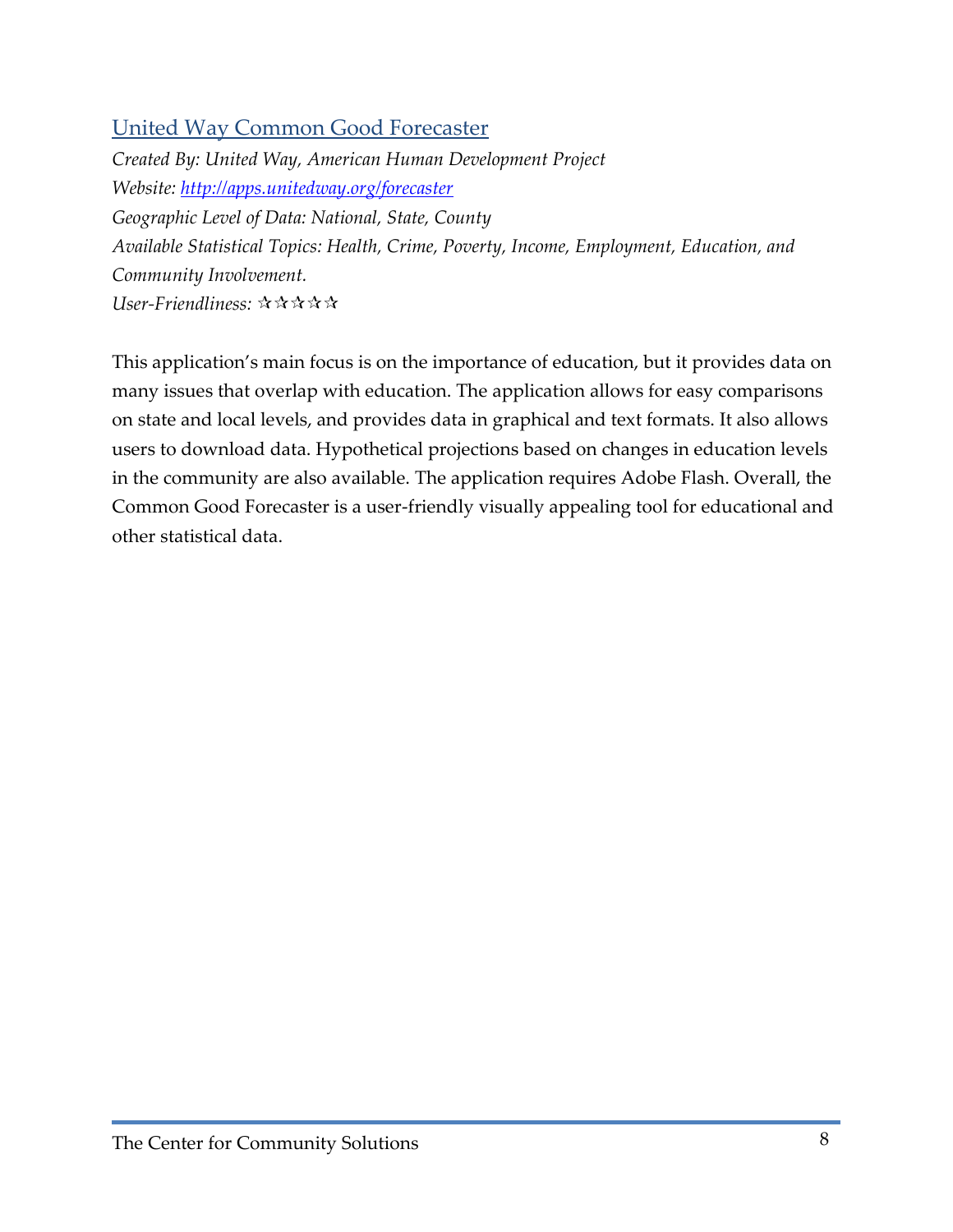## **CHARITABLE GIVING AND NONPROFITS**

### Foundation Center Stats

*Created By: The Foundation Center Website:<http://foundationcenter.org/findfunders/statistics> Geographic Level of Data: National, State User-Friendliness:*

This website provides statistics on both sides of the grant process—data about foundations that make grants, as well as data on grants that have been awarded and the recipients of grants. The Foundation Center also allows users to search for the 990 IRS forms of various nonprofits to find details about their funding. While there are no customizable data tools, the available reports give a great deal of information about grants, grant makers, and grant recipients on the national and state levels going back as far as 1997.

### The National Center for Charitable Statistics

*Created By: The Center on Nonprofits and Philanthropy, the Urban Institute Website:<http://www.nccs.urban.org/> Geographic Level of Data: National, State, County User-Friendliness:* 

This website has a great deal of useful data on the nonprofit sector in the United States. Users can make customized tables about nonprofits, public charities, private foundations, and charitable giving within a given geographic area. State and county profiles are also available, as well as a search function to find out about specific nonprofits and their financial information including their 990 IRS forms.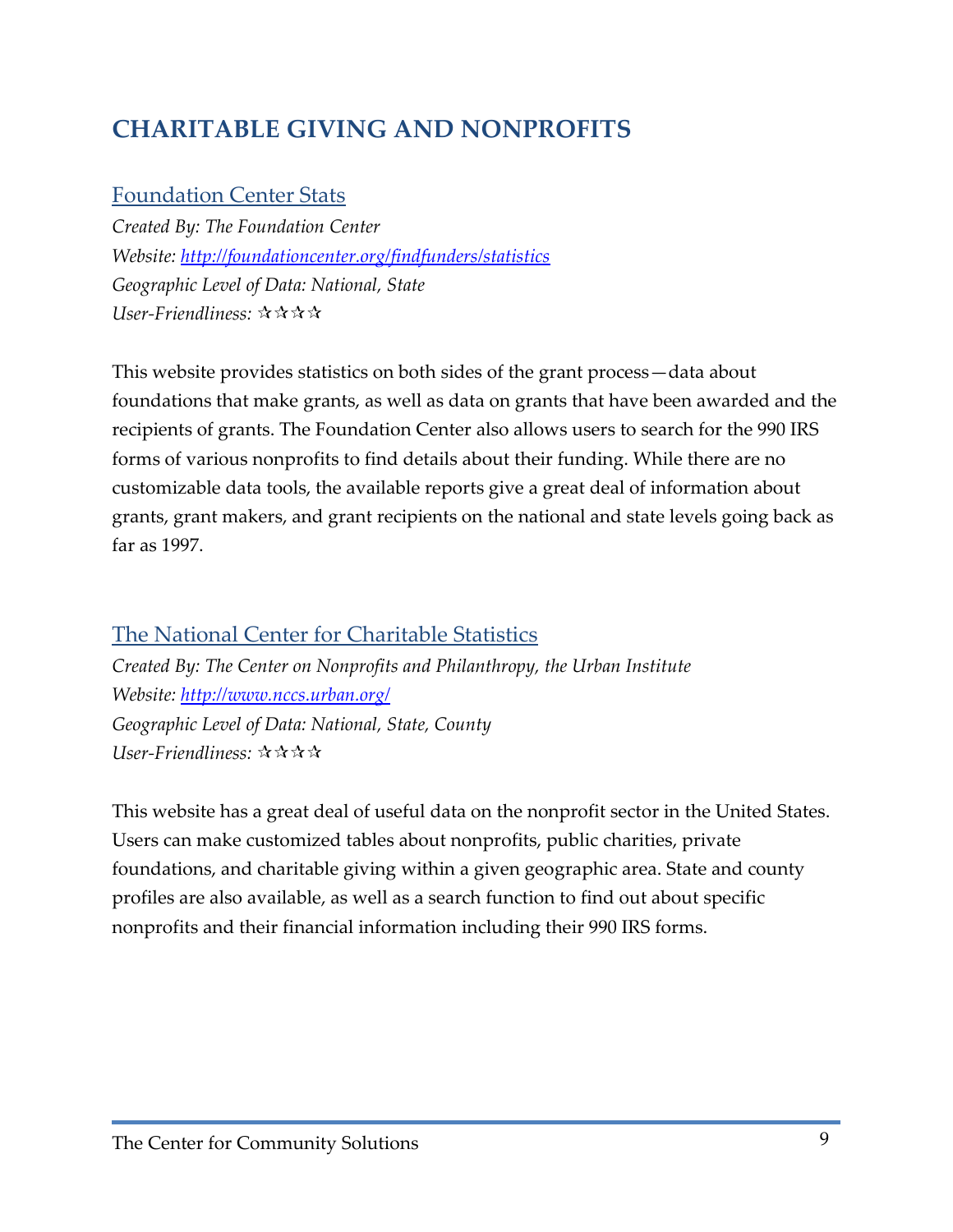## **CRIME**

### Uniform Crime Reporting Data Tool- FBI

*Created By: FBI, local agencies Website: [www.ucrdatatool.gov](http://www.ucrdatatool.gov/) Geographic Level of Data: National, State, Some Local User-Friendliness:*

This data portal provides statistics on violent crimes and property crimes. Violent crimes include murder, forcible rape, robbery, and aggravated assault. Property crimes include burglary, larceny-theft, and motor vehicle theft. The website allows users to make customized tables in which date range, type of crime, and geographic area can be specified, but the customized table tool is not very intuitive. Data is updated annually. Local data is available for city law enforcement agencies serving 10,000 people or more, and for county agencies serving 25,000 people or more.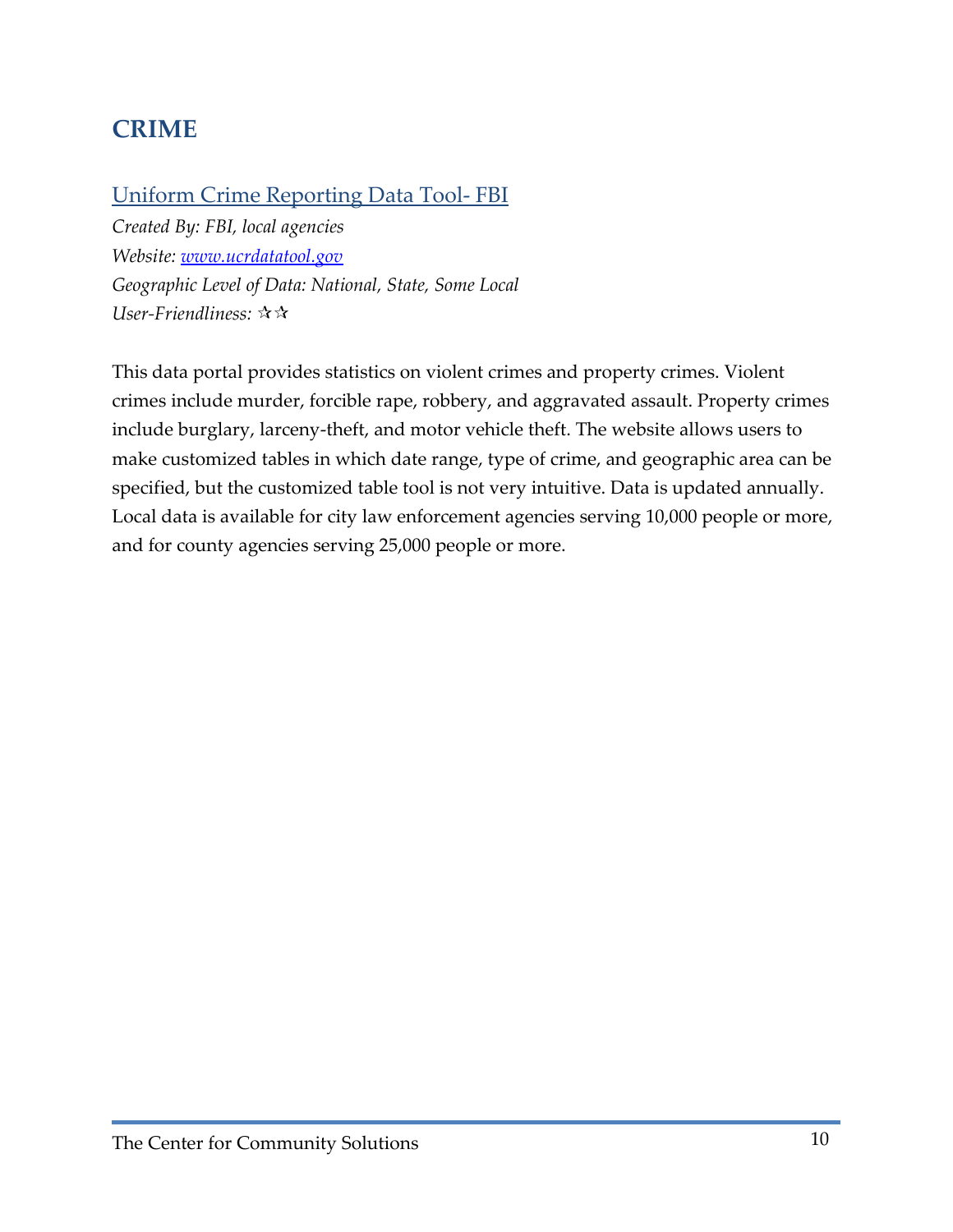## **ECONOMY**

### Cleveland Federal Reserve Indicators and Data

*Created By: The Federal Reserve Bank of Cleveland Website:<http://www.clevelandfed.org/research/data/index.cfm> Geographic Level of Data: Local, Regional, State, National, International User-Friendliness:*

The Federal Reserve Bank of Cleveland has a wealth of information on the data portion of its website, all of which is clearly labeled with the date of the most recent data update. At the local level, the Fed maintains and reports on the Cleveland Financial Stress Index, which monitors financial stability in four major financial sectors: credit, equity, foreign exchange, and interbank markets. The CFSI has interactive charts to allow users to see how it has evolved over time. At the regional and state level, data on employment, unemployment, output, homeownership, and per capita personal income are available. The regional and state data is only available in a downloadable excel spreadsheet format. Also available on the website is information on national and international inflation, federal fund rate predictions, and yield curves.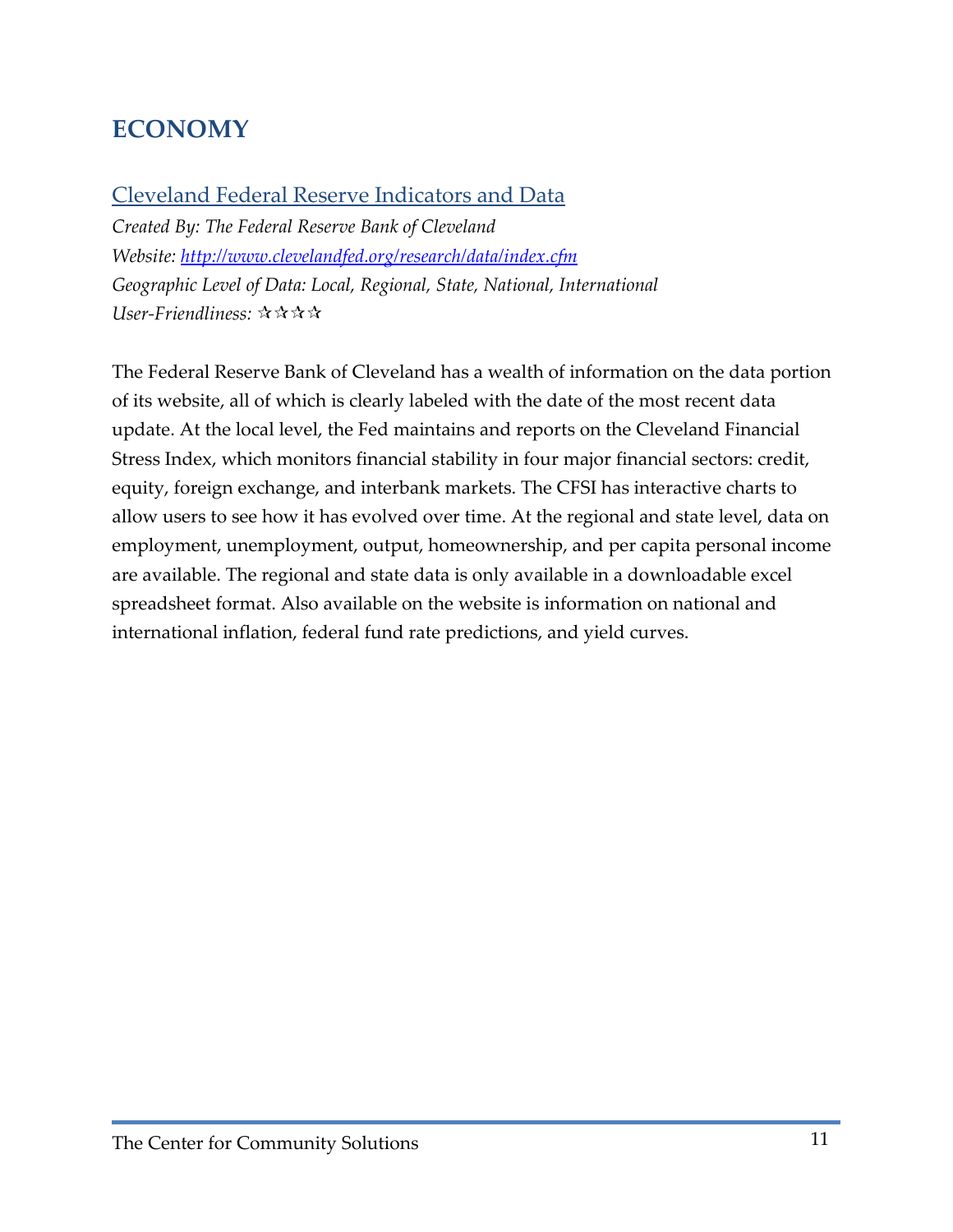### Fund for Our Economic Future Research

*Created By: Fund for Our Economic Future Website:<http://www.futurefundneo.org/en/Research> Geographic Level of Data: Northeast Ohio Region, County, some National for comparison User-Friendliness:*

The Fund for Our Economic Future has a great deal of data available that pertains to the economy of Northeast Ohio. Mostly in report form, data on economic attitudes, the cost of local governments, and an annual dashboard of economic indicators include statistics that give a wide range of information regarding business, employment, and government spending. In addition, there is a useful annotated bibliography of economic research that has been conducted in and about the region. The bibliography is divided into the following topics: research sponsored by the Fund for Our Economic Future, business growth and attraction, entrepreneurship and innovation, talent development and education attainment, racial and economic inclusion, government collaboration and efficiency, and others. It is important to note that the bibliography has not been updated since 2009; however, much of the data it provides is still relevant.

### Ohio Development Services Agency Office of Research

*Created By: Ohio Development Services Agency Office of Research Website: [http://development.ohio.gov/reports/reports\\_research.htm](http://development.ohio.gov/reports/reports_research.htm) Geographic Level of Data: State, County, Local User-Friendliness:*

This website contains a wide range of economic data for the state of Ohio as well as for individual counties and localities. While the included data is strong, it is somewhat difficult to find where each topic is available within the website. Their "county trend" profiles include statistics about taxes, demographics, employment, educational attainment, poverty, income, housing, and more. The website also include statistics about the GDP of Ohio, Per Capita Income, profiles of various industries within the state, information about Priority Investment areas, as well as information about tax rates for businesses as compared to other states.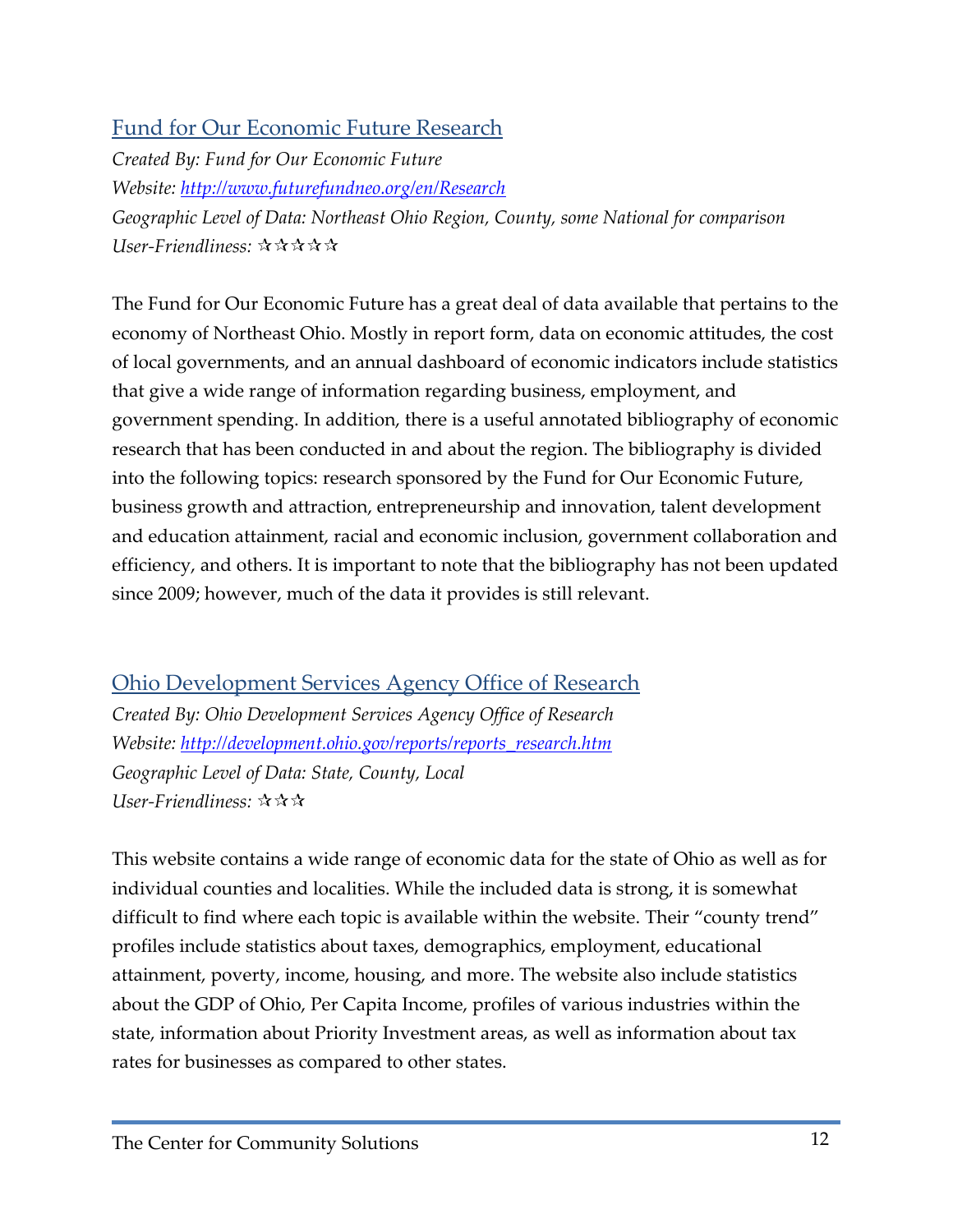### **EDUCATION**

### National Center for Education Statistics

*Created By: the Federal Government, the Institute of Education Sciences Website: [http://nces.ed.gov](http://nces.ed.gov/) Geographic Level of Data: National, State, County, School District, City User-Friendliness:* 

This website is full of a wide range of statistics related to all aspects of education. While the main page of the website can be overwhelming due to the huge amounts of information, it is a useful resource for finding data related to school districts, school attendance, school crime and safety, state and district profiles, and many annual publications. In addition, there is an option to make customized data tables. Every school in the country has its own specific profile with useful demographic information. The website also includes results from surveys such as the National Assessment of Educational Progress, the National Assessment of Adult Literacy, the Schools and Staffing Survey, Career/Technical Education Statistics, the National Postsecondary Student Aid Study, and many more.

### Ohio Department of Education Data

*Created By: The Ohio Department of Education Website:<http://education.ohio.gov/Topics/Data> Geographic Level of Data: State, School District User-Friendliness:*

This recently updated website is now far easier to navigate than its clunky predecessor. Available data include financial information about school districts, staff data, building data, results of school climate surveys, and the interactive Local Report Card tool that provides information about each school district's graduation rates, test results, finances, and demographics.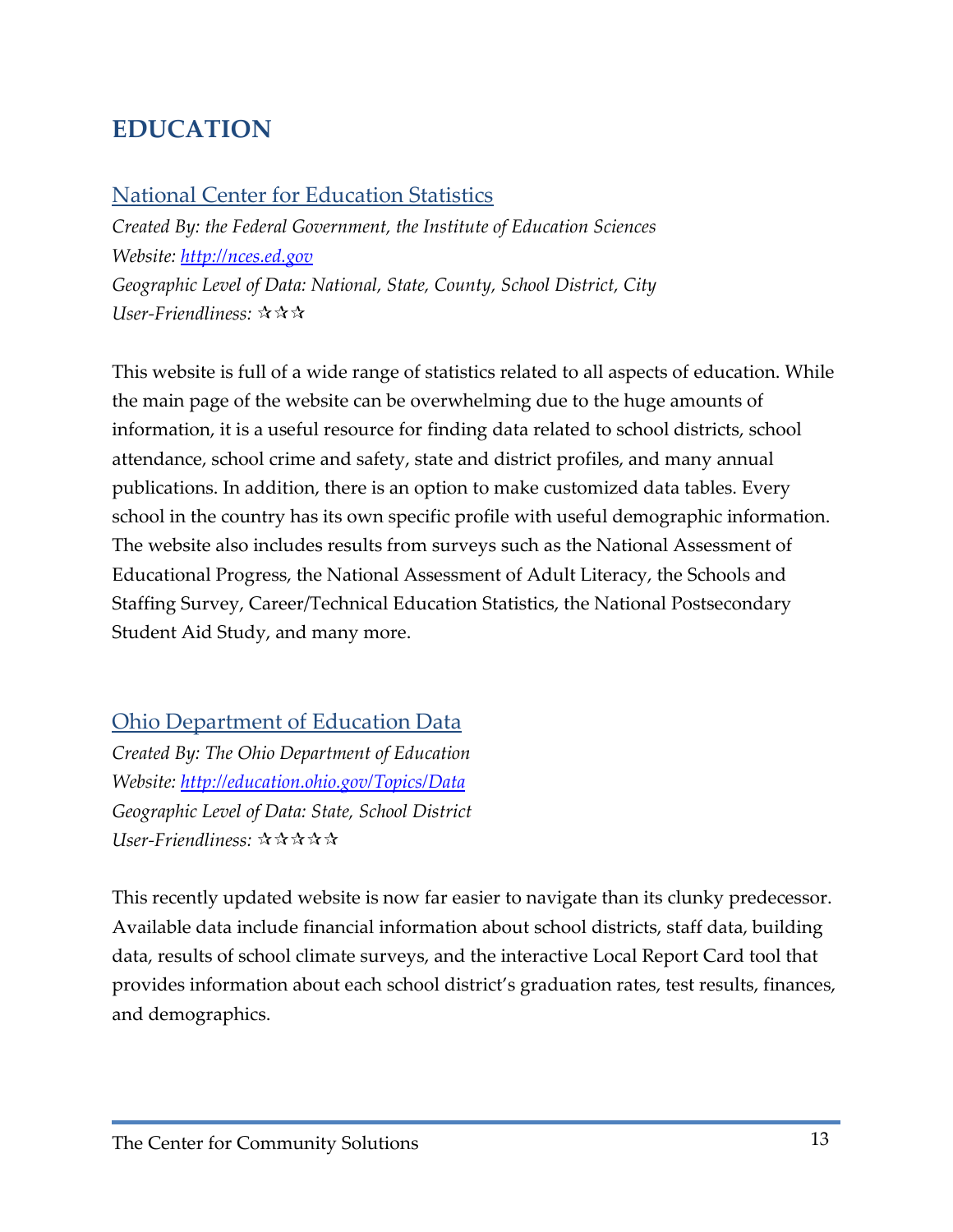# **GOVERNMENT SPENDING, CAMPAIGN CONTRIBUTIONS, LEGISLATION**

Federal Election Commission Campaign Finance Disclosure Portal

*Created By: Federal Election Commission Website:<http://www.fec.gov/pindex.shtml> Geographic Level of Data: National, State, Congressional District User-Friendliness:*

Data related to federal campaign expenditures can be found on this website. Data is available in table, map, and chart form. There is a search function that allows users to search for particular individuals, organizations, PACs, and SuperPACs to determine their campaign expenditures. In addition, data on bundled contributions, individual candidate profiles, and lists of registered lobbyists are available. Data is updated regularly in accordance with federal campaign finance laws.

### **Govistics**

*Created By: Center for Governmental Research Website: http://www.govistics.com/ Geographic Level of Data: State, County (Local available with paid subscription) User-Friendliness:* 

This user-friendly web portal provides data about state and county government spending, revenue, employees, and payroll, each broken down by categories. Data is available as a "snapshot" or as a graph of change over time. In addition, the "compare" tool allows for comparisons with other counties; one can choose to compare automatically generated "peer" areas with similar populations, median incomes, and land areas, or you can choose any county to compare. Demographic information is also available. The source for all data is clearly identified, and comes from reliable sources such as the Census. In addition, for a fee, one can purchase access to the same types of data for local entities including cities, towns, boroughs, and villages, as well as school districts.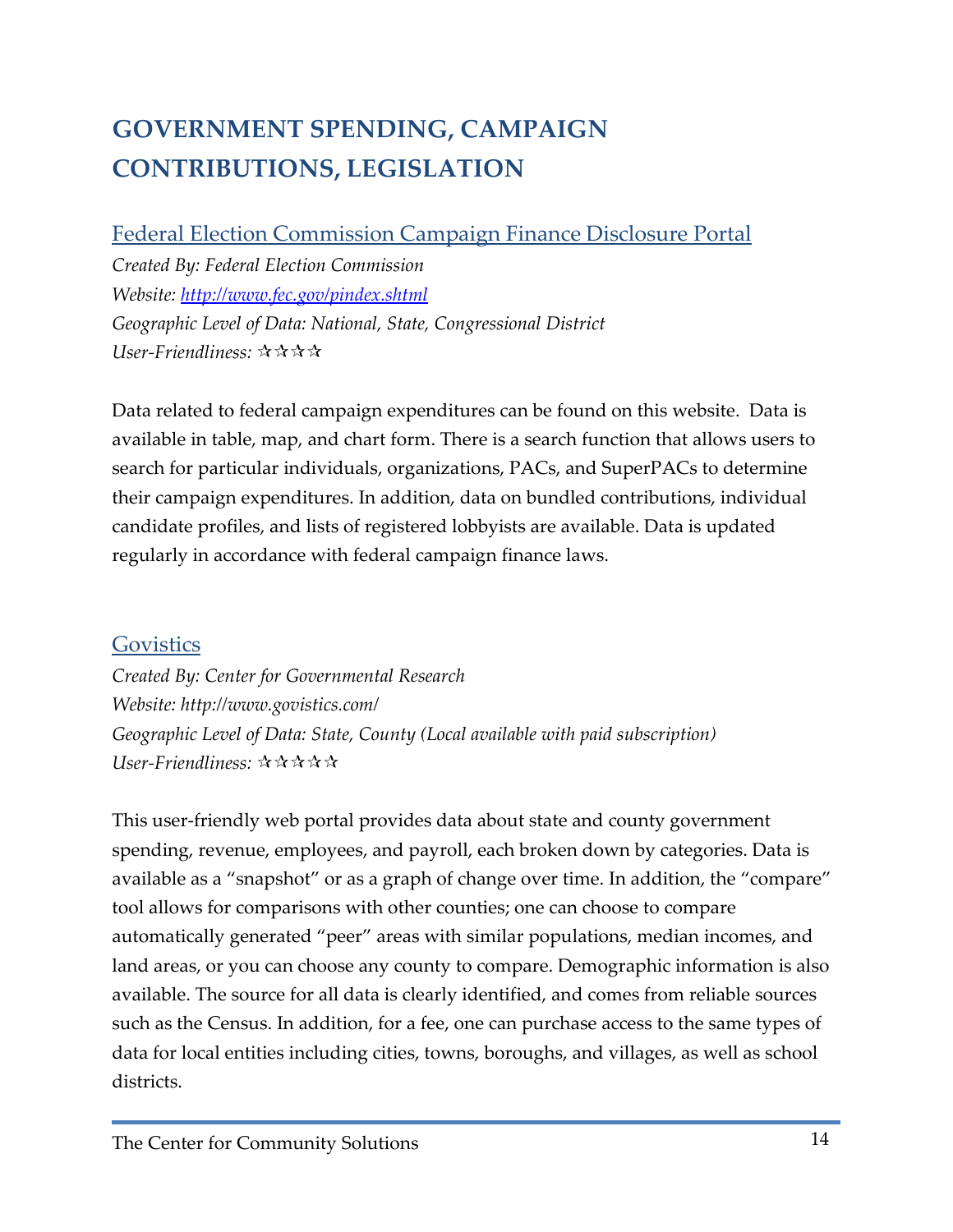### Ohio Legislative Service Commission Budget Info

*Created By: Ohio Legislative Service Commission Website:<http://www.lsc.state.oh.us/budget/default.htm> Geographic Level of Data: State User-Friendliness:* 

This website houses Ohio's state budget, including all appropriations for different programs and projects. Different aspects of the budget are available in full form, or in brief, and can be seen as introduced, as passed by the House or the Senate, or as enacted. The enacted version is the one that has become law. There is also a catalog of budget line items that shows how very specific programs within different departments of the government were funded, and how that funding has changed over time. While this website may be a bit difficult to comprehend for those not familiar with state budgets, it allows users to see how the state is spending its money and how programs are funded.

### USA Spending

*Created By: Federal Office of Management and Budget Website: [www.usaspending.gov](http://www.usaspending.gov/) Geographic Level of Data: National, State User-Friendliness:*

While not a particularly user-friendly website, the amount of information available makes this resource very valuable. USA Spending tracks all federal spending, and allows users to see lists of spending by agency, by year, by recipient, by type of spending, and more. There are options to do comparisons over time and to see how federal spending has shifted. In addition, summary reports and graphs, trend reports, and funding opportunities are all listed. Be aware that spending is categorized by location of recipient, so most state-wide programs are listed under Columbus, making true geographic analysis difficult.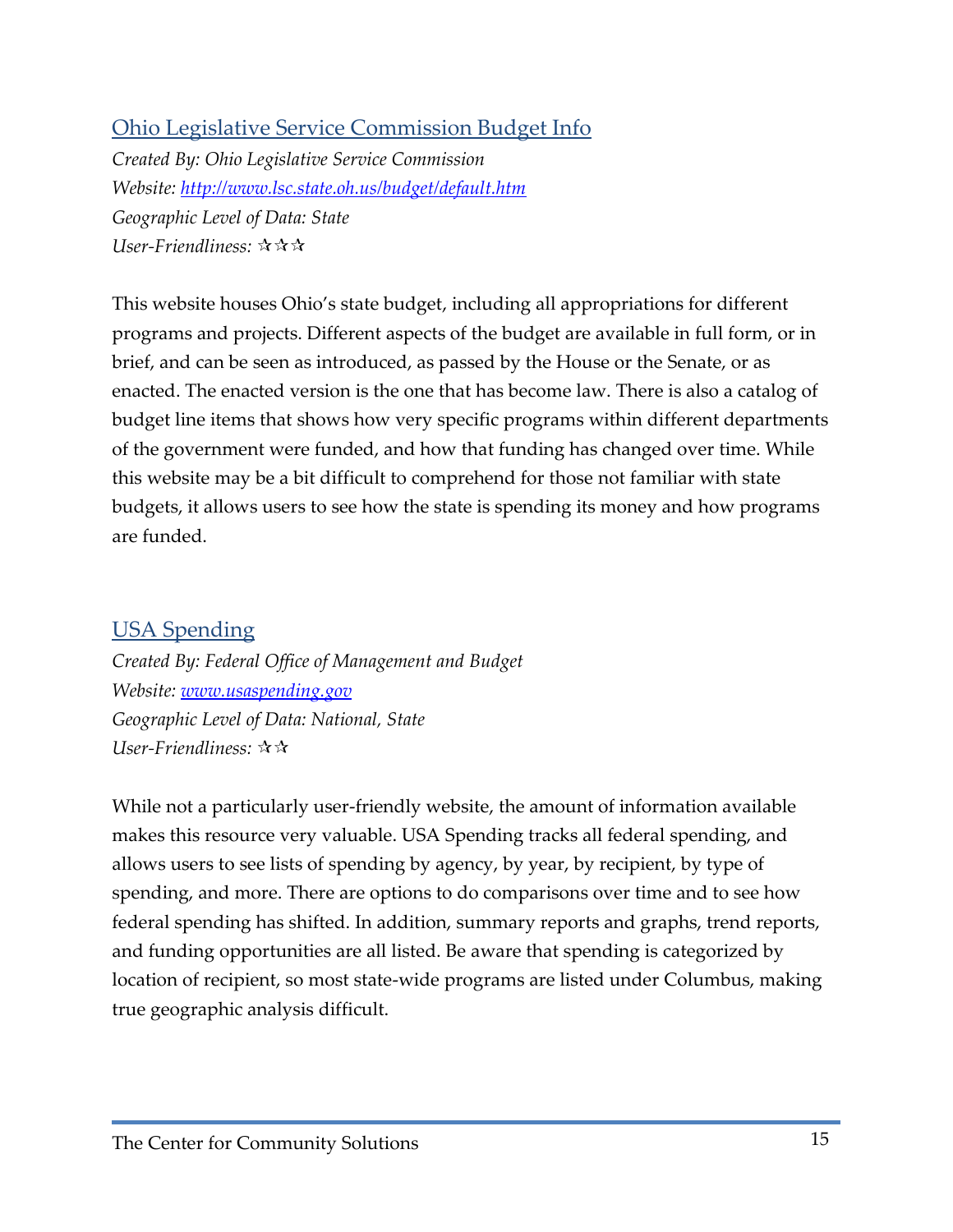### **HEALTH**

#### Community Health Status Indicators

*Created By: US Department of Health and Human Services Website: [www.communityhealth.hhs.gov](http://www.communityhealth.hhs.gov/) Geographic Level of Data: State, county with national level for comparison User-Friendliness:*

This information portal through the US Department of Health and Human Services contains a variety of key health indicators at the state and county level. While the only years available are 2008 and 2009, the site provides over 200 measures for each US county. The data is divided into the following categories: summary measures of health, national leading causes of death, measures of birth and death, relative health importance, vulnerable populations, environmental health, preventative services use, risk factors for premature death, and access to care.

### **County Health Departments**

Of the 16 counties in the Northeast Ohio Region, the following have an annual report including health statistics available on their health department or district website: Cuyahoga, Lake, Lorain, Mahoning, Medina, Portage, Richland, Stark, Summit, and Wayne. In addition, the following counties have other statistics available on their health department or district website: Cuyahoga, Geauga, Lake, Mahoning, Medina, Stark, Summit, and Trumbull. Keep in mind that some health departments and health districts have websites that are separate from the official county government websites.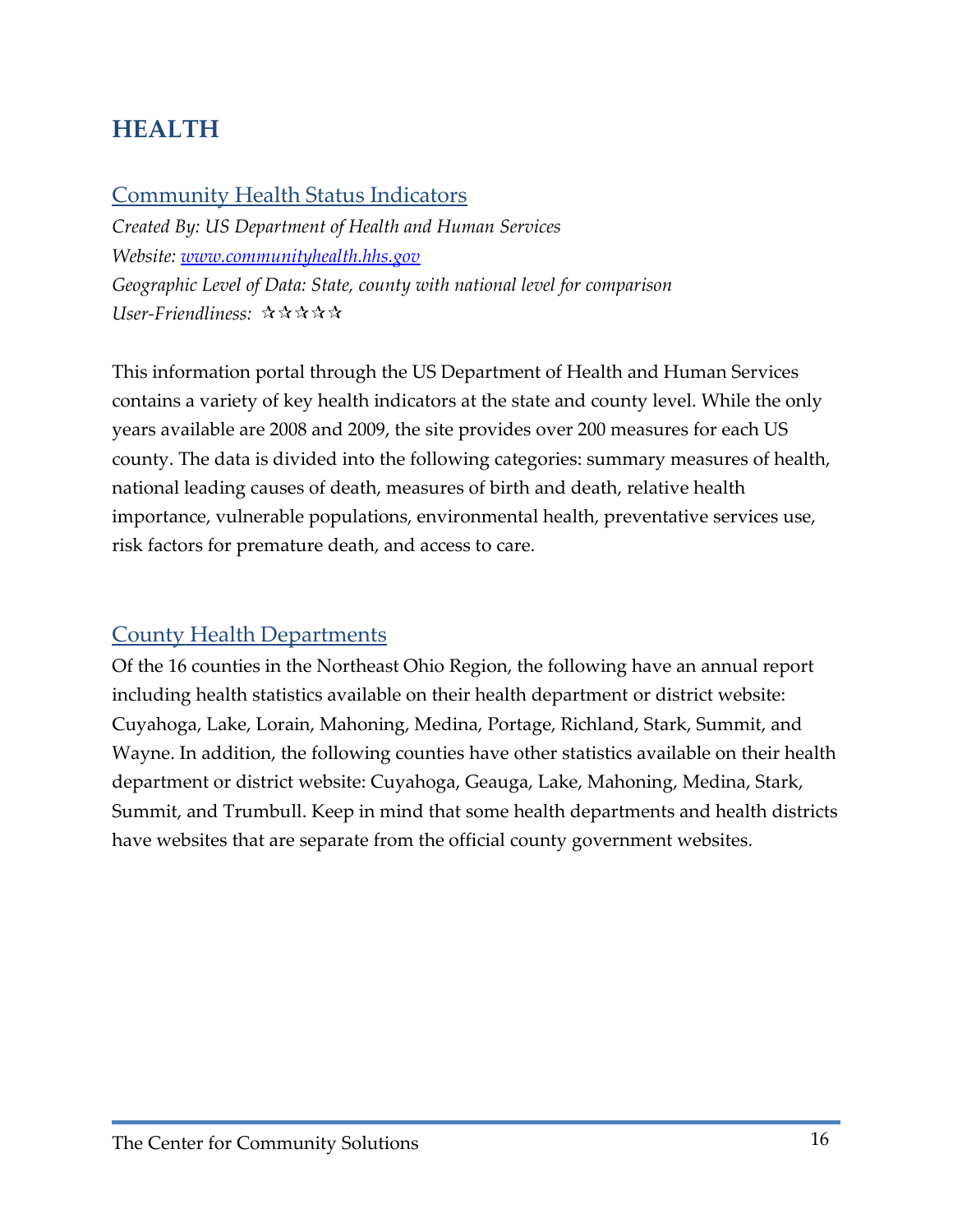### County Health Rankings

*Created By: The Robert Wood Johnson Foundation and the University of Wisconsin Population Health Institute Website: [www.countyhealthrankings.org](http://www.countyhealthrankings.org/) Geographic Level of Data: Mostly county, with some state and national level available for comparison User-Friendliness:* 

This website ranks counties on a number of health-related measures. The measures are divided into two categories: health outcomes, which measure how healthy a county is, and health factors, which measure factors that influence health within a community. Utilizing these two categories, the County Health Rankings offer statistics to measure and compare health statuses within counties. Multiple years of data are available. In addition to more typical health statistics such as mortality, number of uninsured, and obesity rates, the County Health Rankings also measure environmental factors such as air pollution and access to healthy foods, and social factors such as number of children in poverty and crime rates. Finally, in addition to their ranking information, there is also a tool called "Roadmaps" that allows users to explore ways to improve their rankings, look up initiatives that are already growing within the community, and share information about the rankings with others.

Hospital Council of Northwest Ohio (HCNO) Datalink

*Created By: Hospital Council of Northwest Ohio Website:<http://www.hcno.org/community/data-indicator.html> Geographic Level of Data: National, State, County User-Friendliness:*

This website contains data on a wide variety of health indicators dealing with access to preventative health care, diagnoses of various diseases, risky health behaviors, safety, and general health status. Data is available at the county level for 22 Northwest Ohio counties, as well as two peer counties. Unfortunately, not all counties have the same year of data available for each indicator, making comparisons difficult. Despite this, Datalink has a wealth of information about particular counties and has many health statistics that are not readily available elsewhere.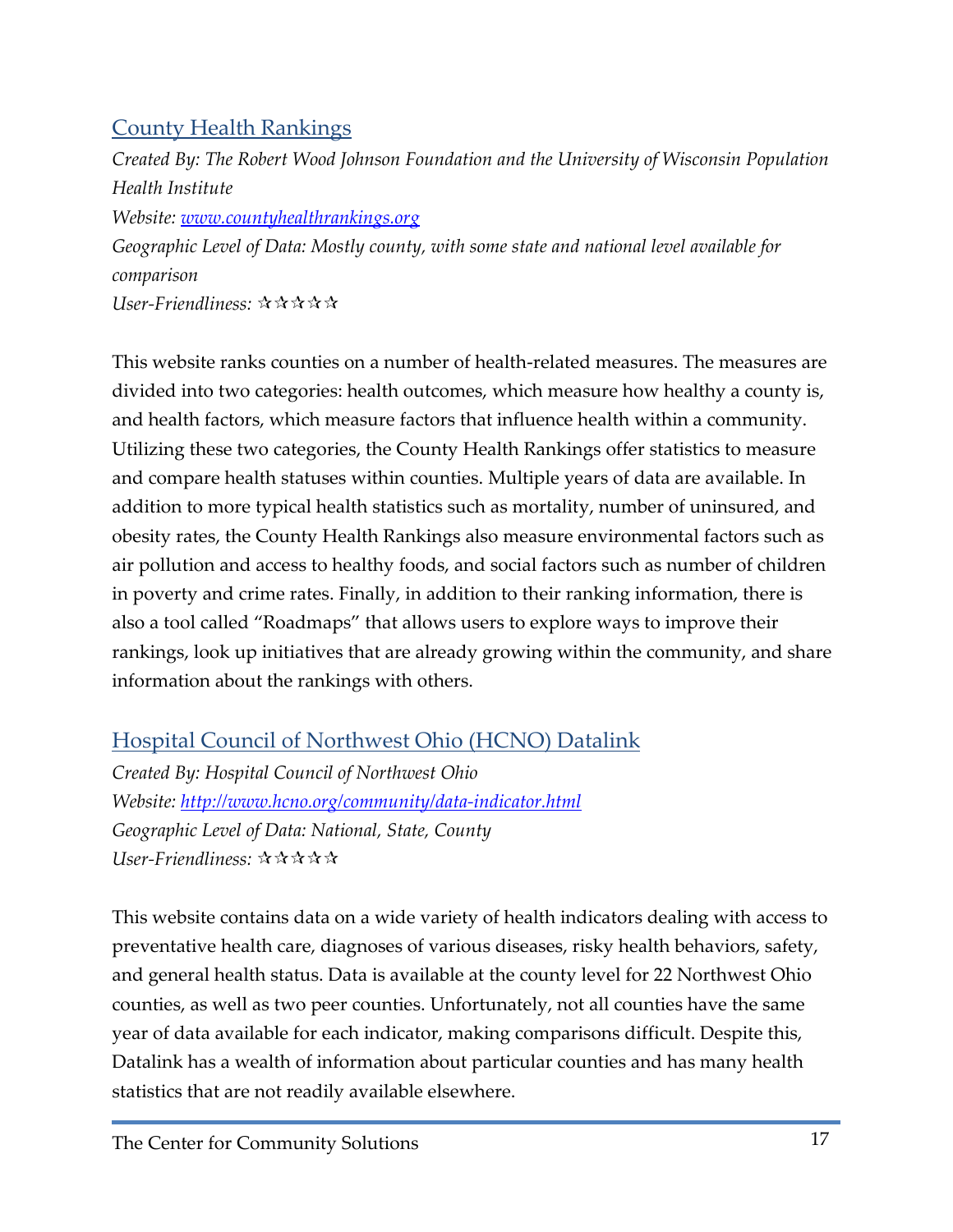### Ohio Department of Health Data & Statistics

*Created By: Ohio Department of Health Website: [www.odh.ohio.gov/healthstats/datastats.aspx](http://www.odh.ohio.gov/healthstats/datastats.aspx) Geographic Level of Data: State, Local User-Friendliness:* 

This is a clearinghouse of all Ohio Department of Health data. There is a hospital comparison tool, a map of healthcare facilities, along with a great deal of statistical information. Topics include vital statistics, diseases and conditions, health surveys, community profiles, and maternal and child health. Also included are environmental health factors such as lead poisoning data and information. In addition, the Data Warehouse option allows for customizable tables and graphs utilizing birth, death, and cancer data. Much of the information is already in highly readable report formats. The topic pages also include many outside links for further information.

### The Ohio Medicaid Assessment Survey/ Ohio Family Health Survey

*Created By: Ohio Department of Insurance, Ohio Department of Job and Family Services, Ohio Department of Health, Ohio Department of Mental Health, and the Ohio Board of Regents Website: <http://grc.osu.edu/omas/>*

*Geographic Level of Data: State, County User-Friendliness:* 

The Ohio Medicaid Assessment Survey (formerly the Ohio Family Health Survey) is conducted by the Ohio Colleges of Medicine Government Resource Center in Columbus. The OFHS survey was conducted every 4 years since 1998, with a shorter interim survey conducted in 2010 in order to assess the effect of the economic downturn on the health of Ohio families. In addition, in 2011, the Ohio Employer Health Benefits Survey was conducted to determine what sorts of employers do and do not offer health insurance benefits. Finally, in 2012, the survey was changed to the OMAS, to collect data on the health status of Ohio Medicaid and Medicaid-eligible populations. The OMAS has a link to a dashboard of the survey results, and a great deal of data the other surveys is available in map and report form. Overall, the website contains a great deal of data regarding Ohioans' health.